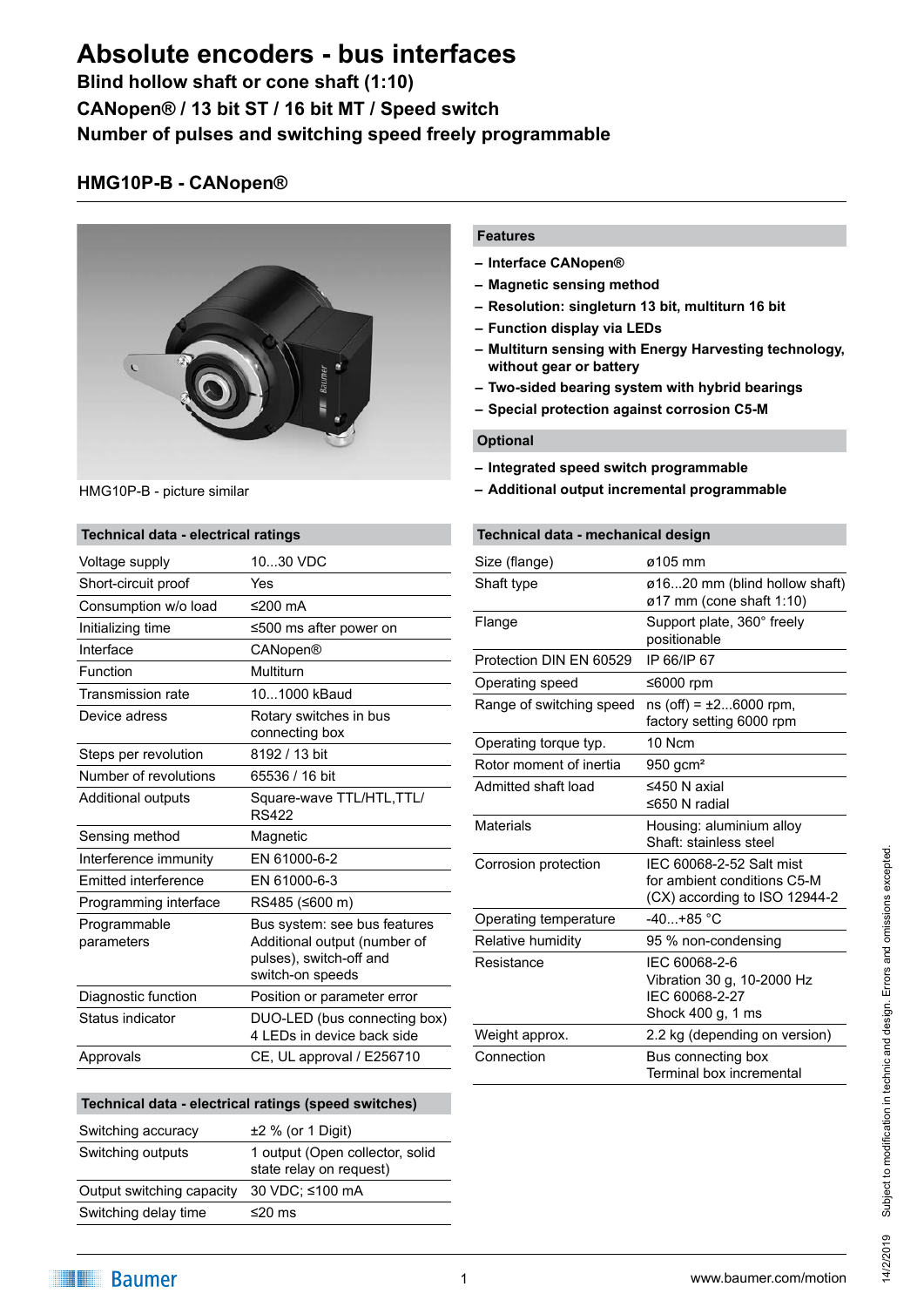**Blind hollow shaft or cone shaft (1:10) CANopen® / 13 bit ST / 16 bit MT / Speed switch Number of pulses and switching speed freely programmable**

### **HMG10P-B - CANopen®**

| Part number                     |         |              |                            |                                                                                                                                                                                                                                                                                                                                                                                                                                                                                                                                                                                                                                                                                                                                                 |
|---------------------------------|---------|--------------|----------------------------|-------------------------------------------------------------------------------------------------------------------------------------------------------------------------------------------------------------------------------------------------------------------------------------------------------------------------------------------------------------------------------------------------------------------------------------------------------------------------------------------------------------------------------------------------------------------------------------------------------------------------------------------------------------------------------------------------------------------------------------------------|
| HMG10P                          | -В      | H            |                            | $\cdot$ 3<br>C <sub>6</sub><br>A.<br>00                                                                                                                                                                                                                                                                                                                                                                                                                                                                                                                                                                                                                                                                                                         |
|                                 |         |              | 6<br>7<br>Protection<br>L. | Additional output<br>Without<br>0<br>5 1024 ppr* TTL/HTL (Vin=Vout), 6 channels,<br>electrically isolated<br>6 1024 ppr* TTL/RS422, 6 channels<br>Resolution multiturn<br>Without<br>0<br>16 bit<br>6<br>Voltage supply / interface<br>C6 1030 VDC, CANopen® (DS 406)<br>Connection<br>1x bus connecting box with 3 cable glands M16, radial +<br>F.<br>1x terminal box with 1 cable gland M20, radial<br>Z 1x bus connecting box with 2 connectors M12, radial +<br>1x terminal box with 1 cable gland M20, radial<br>Shaft diameter<br>ø16 mm, central screw<br>ø17 mm cone 1:10, central screw<br>Z ø20 mm, central screw<br>D IP 66 and IP 67, optimized for dusty environments<br>IP 66 and IP 67, optimized for oily and wet environments |
|                                 |         |              | Flange                     | H Support for torque arm, shaft insulation hybrid bearing                                                                                                                                                                                                                                                                                                                                                                                                                                                                                                                                                                                                                                                                                       |
|                                 | Without | Speed switch |                            |                                                                                                                                                                                                                                                                                                                                                                                                                                                                                                                                                                                                                                                                                                                                                 |
|                                 |         |              |                            | D With speed switch / switching speed 6000 rpm*<br>(Standard: Open collector, solid state relay on request)                                                                                                                                                                                                                                                                                                                                                                                                                                                                                                                                                                                                                                     |
| * Factory setting, programmable |         |              |                            |                                                                                                                                                                                                                                                                                                                                                                                                                                                                                                                                                                                                                                                                                                                                                 |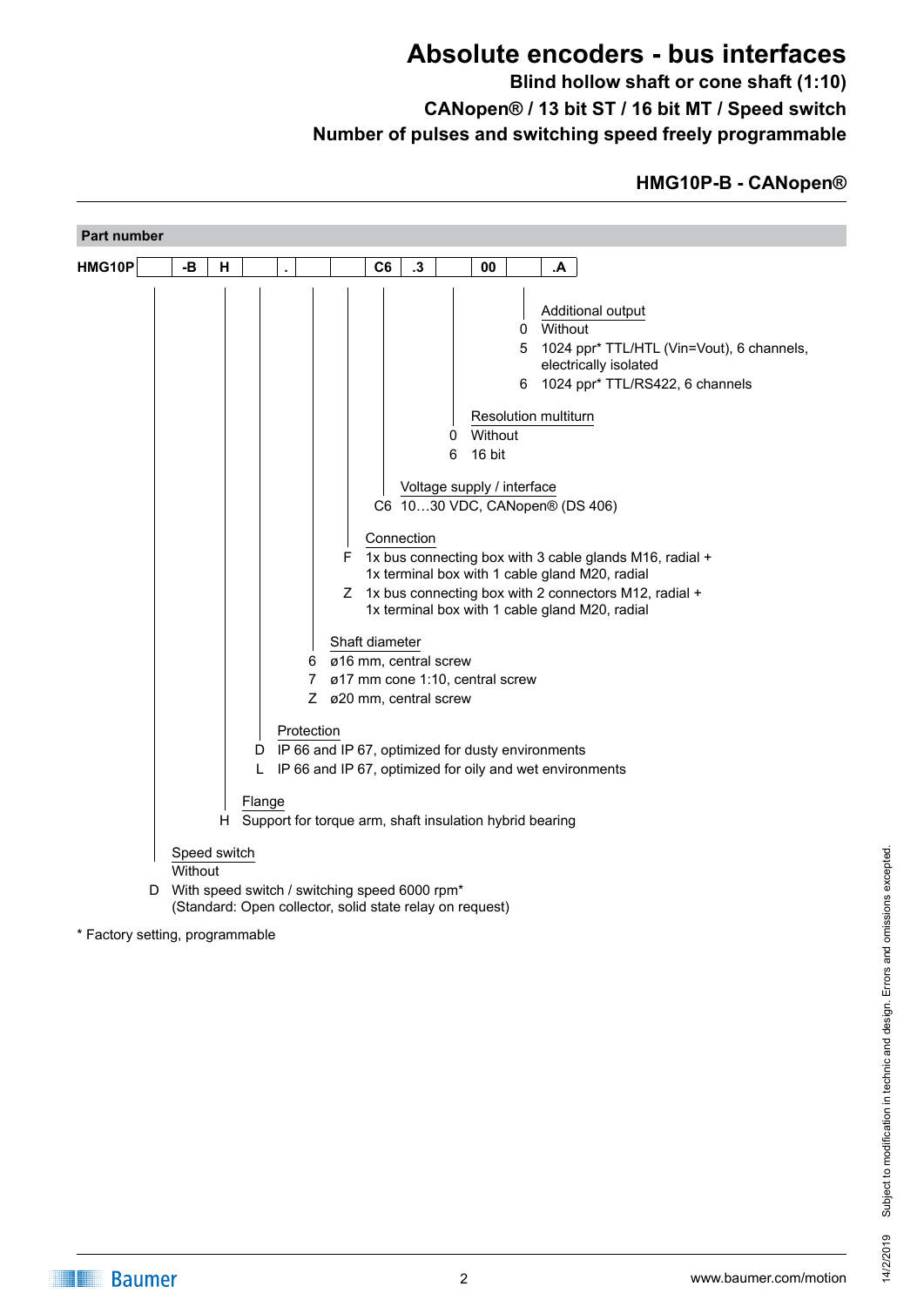**Blind hollow shaft or cone shaft (1:10) CANopen® / 13 bit ST / 16 bit MT / Speed switch Number of pulses and switching speed freely programmable**

### **HMG10P-B - CANopen®**

#### **CANopen® - Terminal assignment**





**View A1** 1) **and A2** 1) - View into connector

| male $/$ | female Connection | Description                    |
|----------|-------------------|--------------------------------|
|          | GND               | Ground for UB                  |
| 2        | UB                | Voltage supply 1030 VDC        |
| 3        | GND               | Ground for UB                  |
| 4        | CAN H             | CAN Bus signal (dominant HIGH) |
| 5        | CAN               | CAN Bus signal (dominant LOW)  |
|          |                   |                                |





Terminals of the same significance are internally connected and identical in their functions. Max. load on the internal terminal connections UB-UB and GND-GND is 1 A each.

| <b>CANopen® - Features</b> |                                                                                                                            |  |
|----------------------------|----------------------------------------------------------------------------------------------------------------------------|--|
| Bus protocol               | CANopen®                                                                                                                   |  |
| CANopen®-Features          | Device Class 2 CAN 2.0B                                                                                                    |  |
| Device profile             | CANopen®<br>CIA DSP 406, V 3.0                                                                                             |  |
| Operating mode             | Polling mode (asynch, via SDO)<br>Cyclic mode (asynch-cyclic)<br>Synch mode (synch-cyclic)<br>Acyclic mode (synch-acyclic) |  |
| Diagnosis                  | The encoder supports the following<br>error warnings:<br>- Position error                                                  |  |
| Factory setting            | User address 00                                                                                                            |  |

#### **CANopen® - Termination**



ON = final user  $OFF = user x$ 

#### **CANopen® - User address**



Defined by rotary switch. Example: User address 23

#### **CANopen® - Transmission rate**

|        | Transmissi- |            | Dip switch position |     |
|--------|-------------|------------|---------------------|-----|
| ωN     | on rate     |            | 2                   | 3   |
|        | 10 kBaud    | <b>OFF</b> | <b>OFF</b>          | OFF |
|        | 20 kBaud    | <b>OFF</b> | <b>OFF</b>          | ON  |
| З<br>2 | 50 kBaud*   | <b>OFF</b> | ON                  | OFF |
|        | 125 kBaud   | <b>OFF</b> | ON                  | ON  |
|        | 250 kBaud   | ON         | <b>OFF</b>          | OFF |
|        | 500 kBaud   | ON         | <b>OFF</b>          | ON  |
|        | 800 kBaud   | ON         | ON                  | OFF |
|        | 1000 kBaud  | ON         | ΟN                  | ON  |
|        |             |            |                     |     |

\* Factory setting

#### 1) See dimensions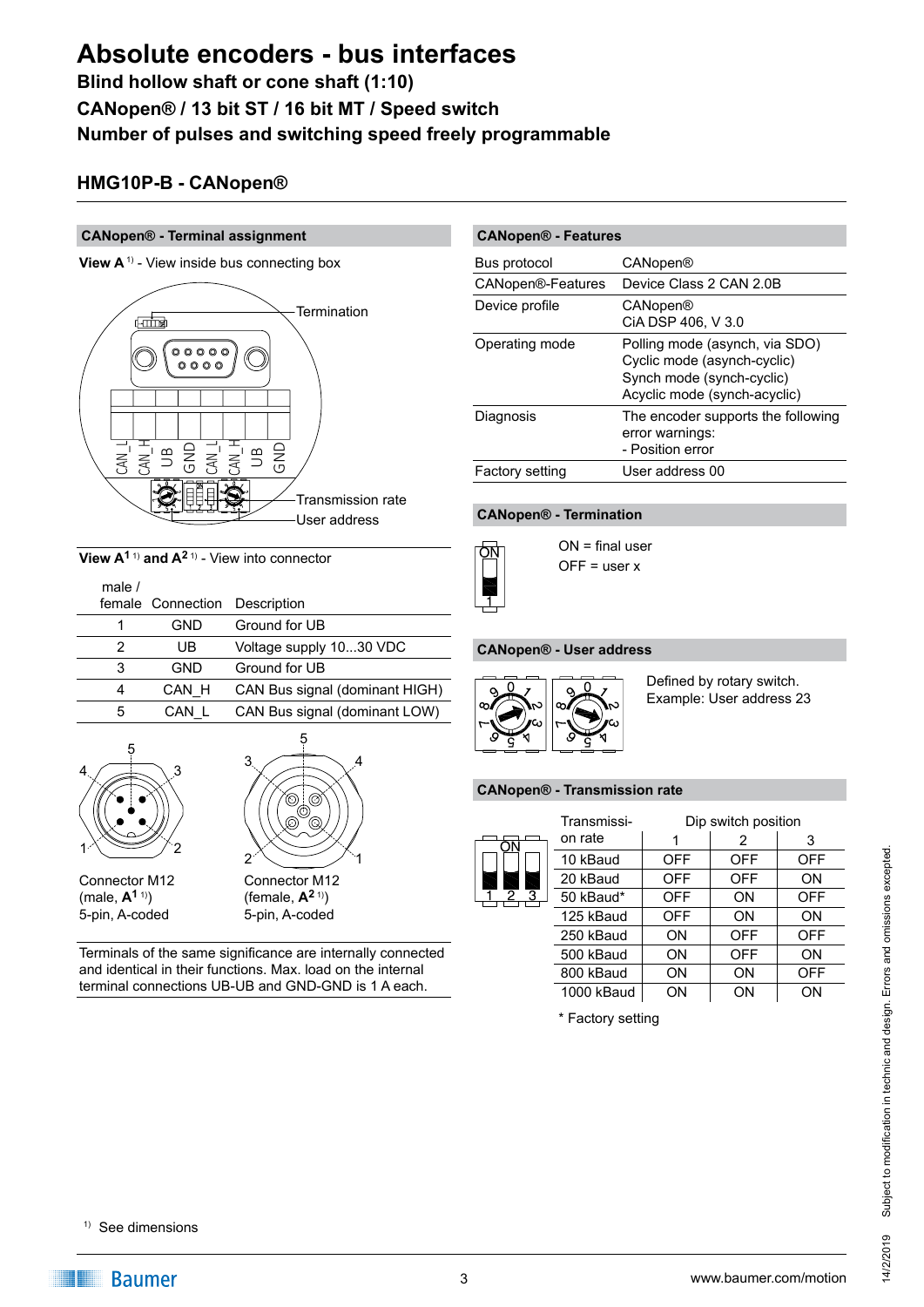**Blind hollow shaft or cone shaft (1:10) CANopen® / 13 bit ST / 16 bit MT / Speed switch Number of pulses and switching speed freely programmable**

### **HMG10P-B - CANopen®**

#### **Speed switch / additional output incremental - Terminal significance**

| $Ub^{2)}$ | Voltage supply                                          |
|-----------|---------------------------------------------------------|
| $0V^{2}$  | Ground                                                  |
| $A + 2$   | Output signal channel 1                                 |
| $A - 2$   | Output signal channel 1 inverted                        |
| $R + 2$   | Output signal channel 2 (offset by 90° to<br>channel 1) |
| $R - 2$   | Output signal channel 2 inverted                        |
| $R + 2$   | Zero pulse (reference signal)                           |
| $R - 2$   | Zero pulse inverted                                     |
| $nE+$     | System OK+ / error output                               |
| $nE-$     | System OK-/ error output inverted                       |
| $SP+3$    | DSL OUT1 / speed switch                                 |
|           | (Open collector, solid state relay on                   |
|           | request)                                                |
| $SP-3$    | DSL OUT2 / speed switch                                 |
|           | (0V, solid state relay on request)                      |
| <b>SA</b> | RS485+ / programming interface                          |
| SВ        | RS485-/programming interface                            |
| dnu       | Do not use                                              |

#### **Speed switch / additional output incremental - Terminal assignment terminal box**



#### **Additional output incremental - Trigger level**

| <b>Trigger level</b>       | <b>TTL/RS422</b>               |
|----------------------------|--------------------------------|
| High / Low                 | ≥2.5 V / ≤0.5 V                |
| <b>Transmission length</b> | ≤550 m @ 100 kHz               |
| Output frequency           | ≤600 kHz                       |
| <b>Trigger level</b>       | <b>TTL/HTL (Vin = Vout)</b>    |
| High / Low                 | ≥2.5 V / ≤0.5 V (TTL)          |
|                            | ≥Ub -3 V / ≤1.5 V (HTL)        |
| Transmission length        | ≤550 m @ 100 kHz (TTL)         |
|                            | ≤350 m @ 100 kHz (HTL)         |
| Output frequency           | ≤600 kHz (TTL); ≤350 kHz (HTL) |
|                            |                                |

Electrically isolated:

The output TTL/HTL (Vin = Vout) at the additional output incremental is electrically isolated and requires a separate power supply.

- 1) See dimensions
- 2) Additional output incremental (option)
- 3) Speed switch (option)

#### **Additional output incremental - Output signals**

Version with additional output incremental at positive rotating direction<sup>1)</sup>





n = Speed

- **+ns (off)** = Switch-off speed at shaft rotation in positive rotating direction<sup>1)</sup>.
- **-ns (off)** = Switch-off speed at shaft rotation in negative rotating direction<sup>1)</sup>.

Switching hysteresis  $\mathbb{J}$ :

5...100 % (factory setting = 10 % min. 1 Digit)

- +ns (on) = Switch-on speed at shaft rotation in positive rotating direction <sup>1)</sup>.
- -ns (on) = Switch-on speed at shaft rotation in negative rotating direction<sup>1)</sup>.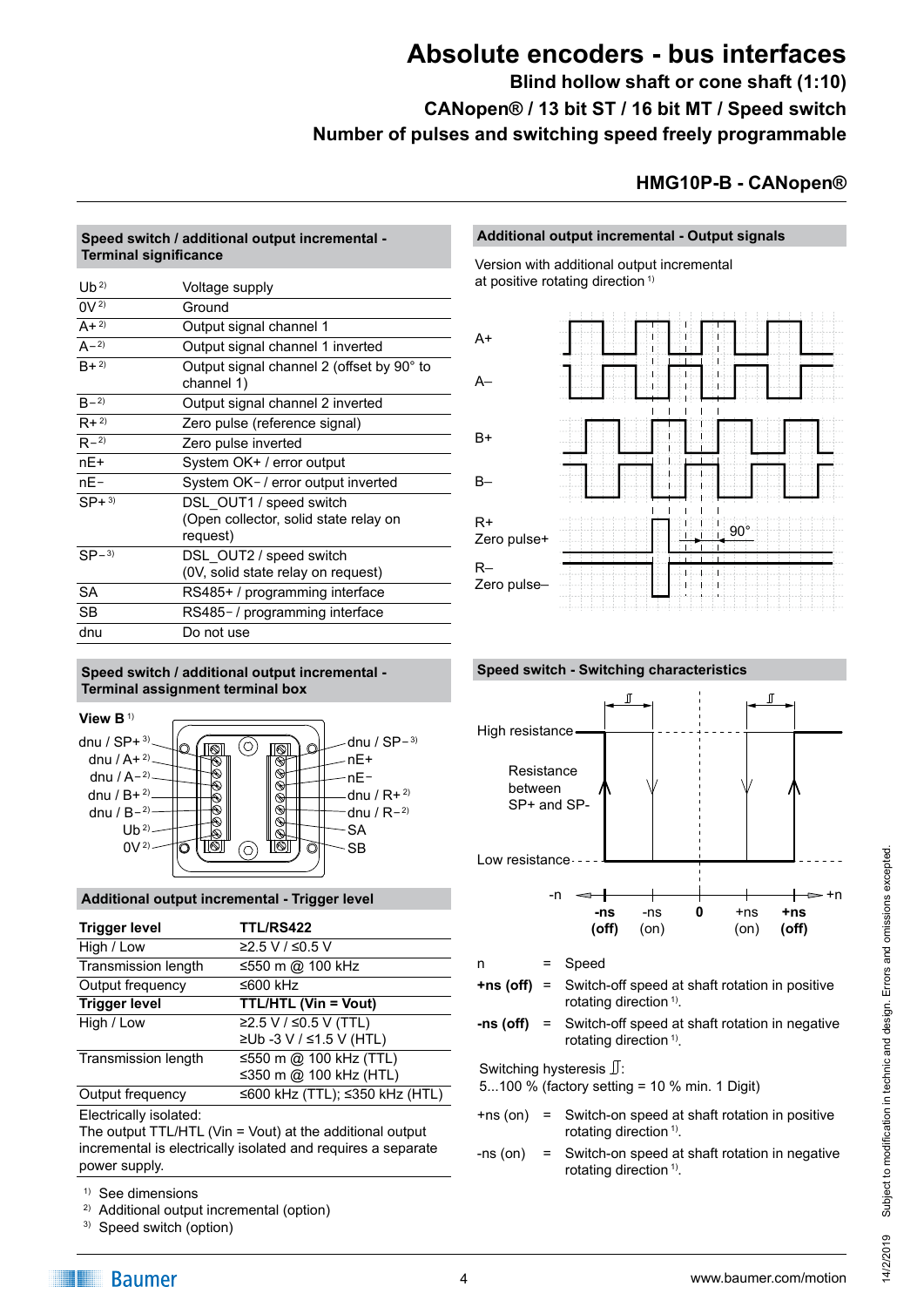# **Blind hollow shaft or cone shaft (1:10) CANopen® / 13 bit ST / 16 bit MT / Speed switch Number of pulses and switching speed freely programmable**

## **HMG10P-B - CANopen®**

| <b>Accessories</b>           |                                                                                                                                                                                                    |  |  |
|------------------------------|----------------------------------------------------------------------------------------------------------------------------------------------------------------------------------------------------|--|--|
| <b>Connectors and cables</b> |                                                                                                                                                                                                    |  |  |
| 11191145                     | Adapter cable for programming the HMG10P/<br>PMG10P bus interfaces series<br>D-SUB connector (male) 15-pin with<br>connecting cable, D-SUB connector (male)<br>9-pin and 7-pin connecting terminal |  |  |
| <b>Mounting accessories</b>  |                                                                                                                                                                                                    |  |  |
| 11043628                     | Torque arm M6, length 67-70 mm                                                                                                                                                                     |  |  |
| 11004078                     | Torque arm M6, length 120-130 mm<br>(shortenable ≥71 mm)                                                                                                                                           |  |  |
| 11002915                     | Torque arm M6, length 425-460 mm<br>(shortenable ≥131 mm)                                                                                                                                          |  |  |
| 11054917                     | Torque arm M6 insulated, length 67-70 mm                                                                                                                                                           |  |  |
| 11072795                     | Torque arm M6 insulated, length 120-130 mm<br>(shortenable ≥71 mm)                                                                                                                                 |  |  |
| 11082677                     | Torque arm M6 insulated, length 425-460 mm<br>(shortenable ≥131 mm)                                                                                                                                |  |  |
| 11077197                     | Mounting kit for torque arm size M6 and<br>earthing strap                                                                                                                                          |  |  |
| 11077087                     | Mounting and dismounting set                                                                                                                                                                       |  |  |
|                              | <b>Programming accessories</b>                                                                                                                                                                     |  |  |
| 11190106                     | Z-PA.SDL.1 - WLAN-Adapter<br>Programming unit for xMG10P series                                                                                                                                    |  |  |